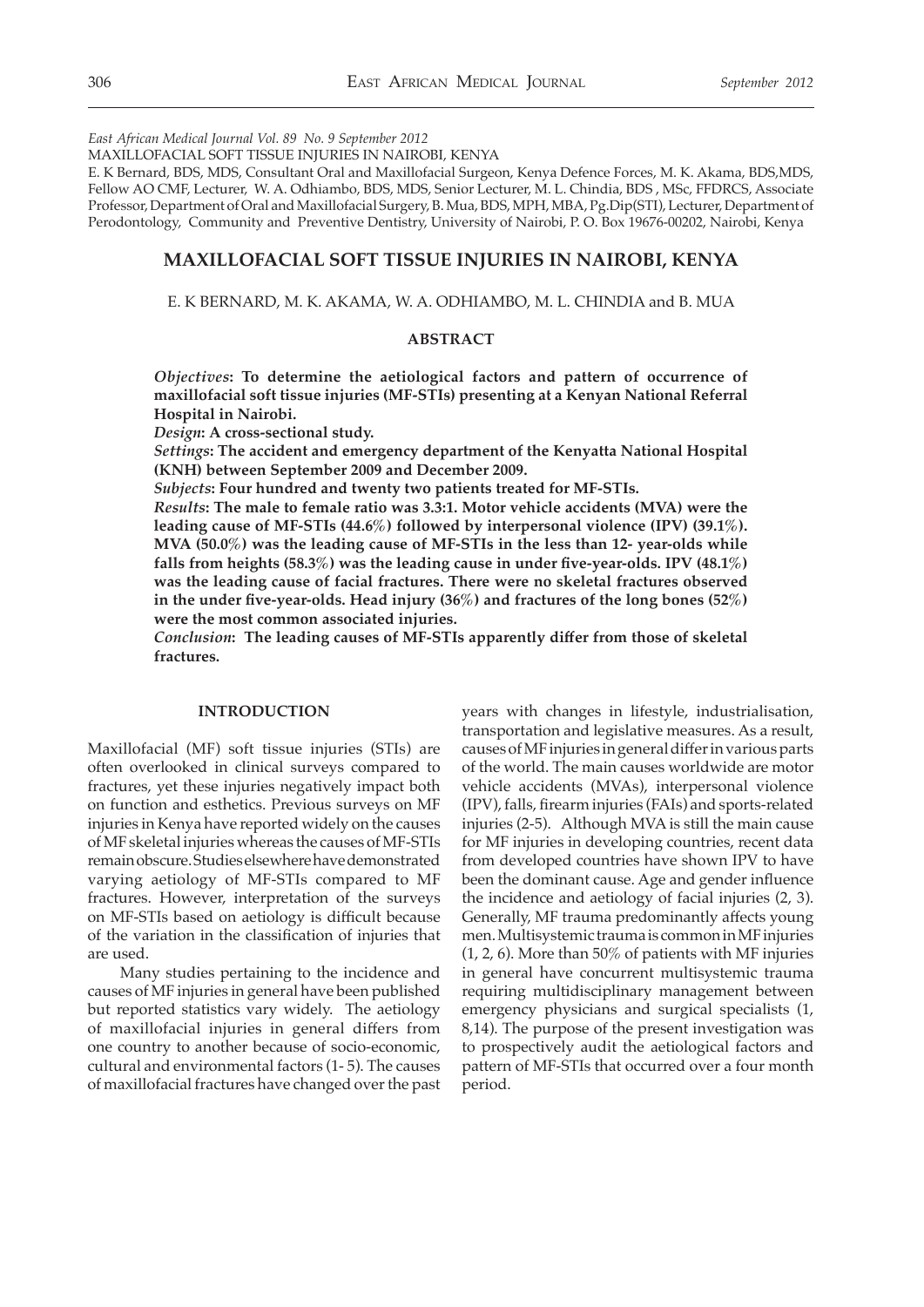### **MATERIALS AND METHODS**

The study was conducted at the KNH-Accident and Emergency (A&E) department and the maxillofacial (MF) clinic. KNH is the largest National Referral And Teaching Hospital and is located in Nairobi. The study was an hospital-based cross-sectional survey that took place over a four month period between 1<sup>s</sup>t September and 30<sup>th</sup> December 2009. Data were obtained through interviews, clinical examination and evaluation of the imaging investigations of the participants. The sample included all consecutive patients who presented with MF-STIs and with or without associated skeletal MF injuries. The aetiology of the MF-STI related to MVA, FAI, IPV, animal bites, falls and sports injuries were recorded. Associated MF fractures and systemic injuries were also recorded. The information in the data capture chart was coded and analysed using the Statistical Package for Social Sciences (SPSS) version 13.0 for Windows with the assistance of a statistician. The Chi-square and the Student's t-test statistical procedures were used. Statistical testing was considered significant only when the p-value was  $< 0.05$ .

## **RESULTS**

*Aetiology, age and gender distribution:* During the four months of study, 1,289 patients presented at the KNH-A&E department with diverse injuries among whom 32.7% were attended to for MF injuries. Among patients with MF injuries, 81.7% had facial STIs whereas 18.2% had facial fractures in isolation and 26.7 % had facial fractures in combination with STIs. Generally, of all the patients with facial trauma there were 23.2 % females while males comprised of 76.8  $\%$ , giving a male to female ratio of 3.3: 1. The mean age for patients who sustained STIs in general was 29.5 years (range of 2 to 88 years) while the average was 31 years for men and 25 years for women. The average number of facial injuries per month was 109.5 (Figure 1).

The leading causes of MF-STIs in children below five years of age were falls from heights (58.3%) and MVAs (33.3%). IPV as a cause of injury in this age category was not remarkable. For the children less than five years of age the ratio of males to females was 1:1. Falls from heights were the most common cause of injury among children less than 12 years of age and 47 years constituted 10.4% of all MF injuries. A bimodal distribution was notable at the age groups 13-25 and 36-45 years. The highest proportion of injuries was in the 19-25–year-old and 26-35-year-old age categories. IPVs and MVAs were the leading causes of injury in the 26-35-year-old age category. MVA was the most frequent aetiological factor of MF-STIs (44.6%) followed by IPV (39.1%) (Table 2).

The number of MF-STIs due to IPV was higher in men (42.8% ) compared to women (26%). However, both IPV (42.8%) and MVA (42.45%) caused a larger percentage of injuries in men (n=257) (Table 3). Figure 2 depicts clinical features of MF-STIs arising from different aetiological factors. Cases of IPV related to alcohol consumption constituted 14.1%. Individuals in the 26-35-year-old age group had the highest proportion of injuries associated with alcohol consumption (44.4%). Among the patients with MF-STIs 32.8% had associated MF skeletal fractures including 50.4 % of them involving the mandible. The leading cause of MF skeletal fractures occurring without soft tissue injury was IPV (48.1%), and was predominantly non-domestic IPV (40.6%). The male: female ratio was 6.6:1 compared to MFSTIs where the male: female ratio was 3:1. Females sustained fractures predominantly from MVA (71.4%) whereas males sustained fractures mainly from non-domestic IPV (44.3%). Domestic IPV comprised of only 28.6% of all the fractures sustained among females whereas MVA–related skeletal fractures among males constituted 19.7%.The age groups most were those between 13-25 years (males 87%) and 26-35 years (females 89.7%). Orthopaedic injuries (38.8%) were the most common concurrent systemic injuries (Table 4).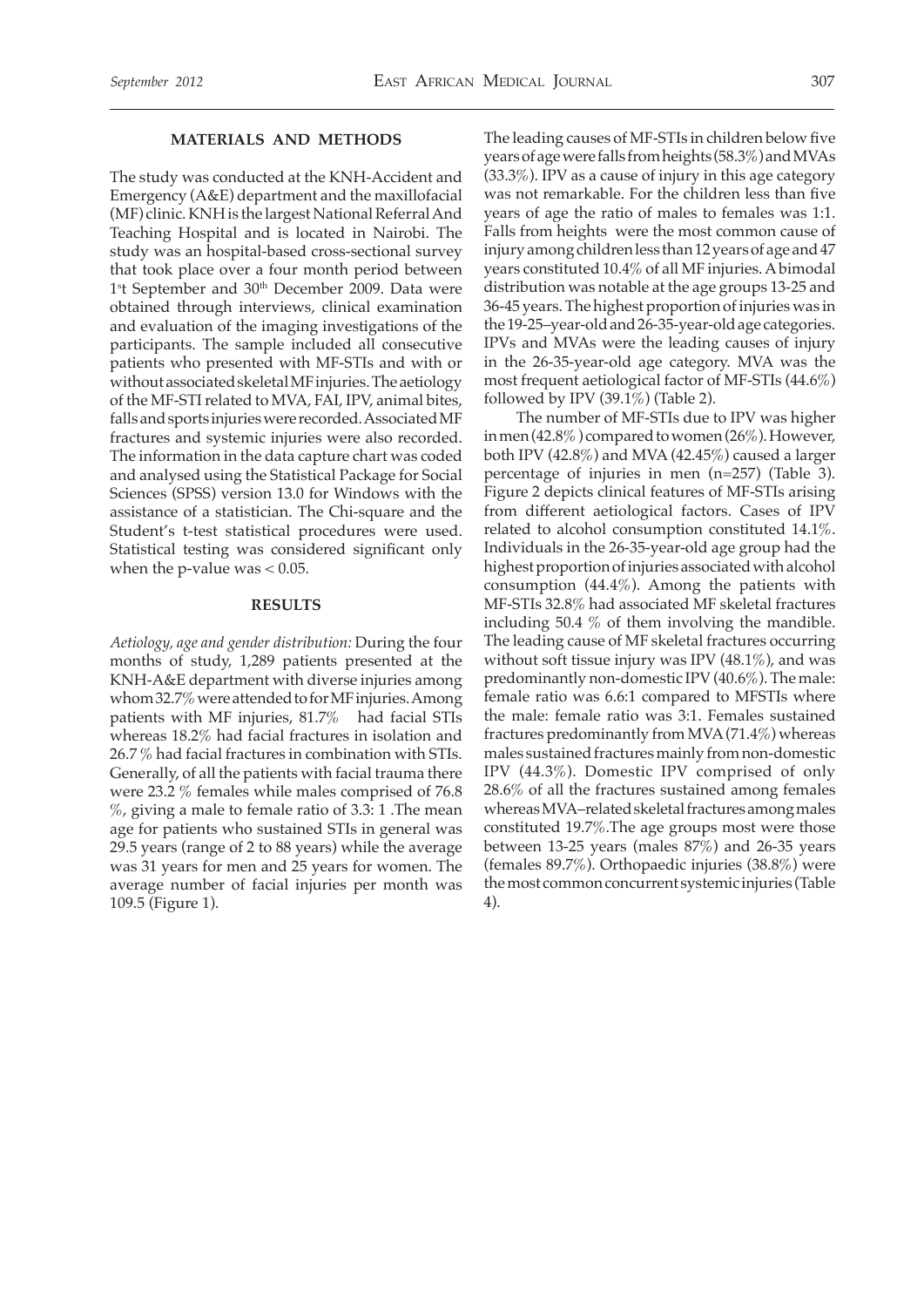



Age category

| Table 1                                         |  |  |  |  |  |  |
|-------------------------------------------------|--|--|--|--|--|--|
| Causes of MF-STIs among children below 12 years |  |  |  |  |  |  |

| Cause of injury         | $%$ Proportion |
|-------------------------|----------------|
| Motor vehicle accidents | 50.0%          |
| Fall from height        | 35.7%          |
| Interpersonal violence  | 14.3%          |
| Total                   | 100.0%         |

# **Table 2**

*Distribution of injuries according to the associated etiological factors.*

| Cause of injury  | % Proportion |
|------------------|--------------|
| <b>MVA</b>       | 44.4%        |
| <b>IPV</b>       | 38.7%        |
| Fall from height | 10.2%        |
| Firearm injuries | 2.1%         |
| Human Bites      | 3.3%         |
| Animal bites     | $0.9\%$      |
| Sports injuries  | 0.3%         |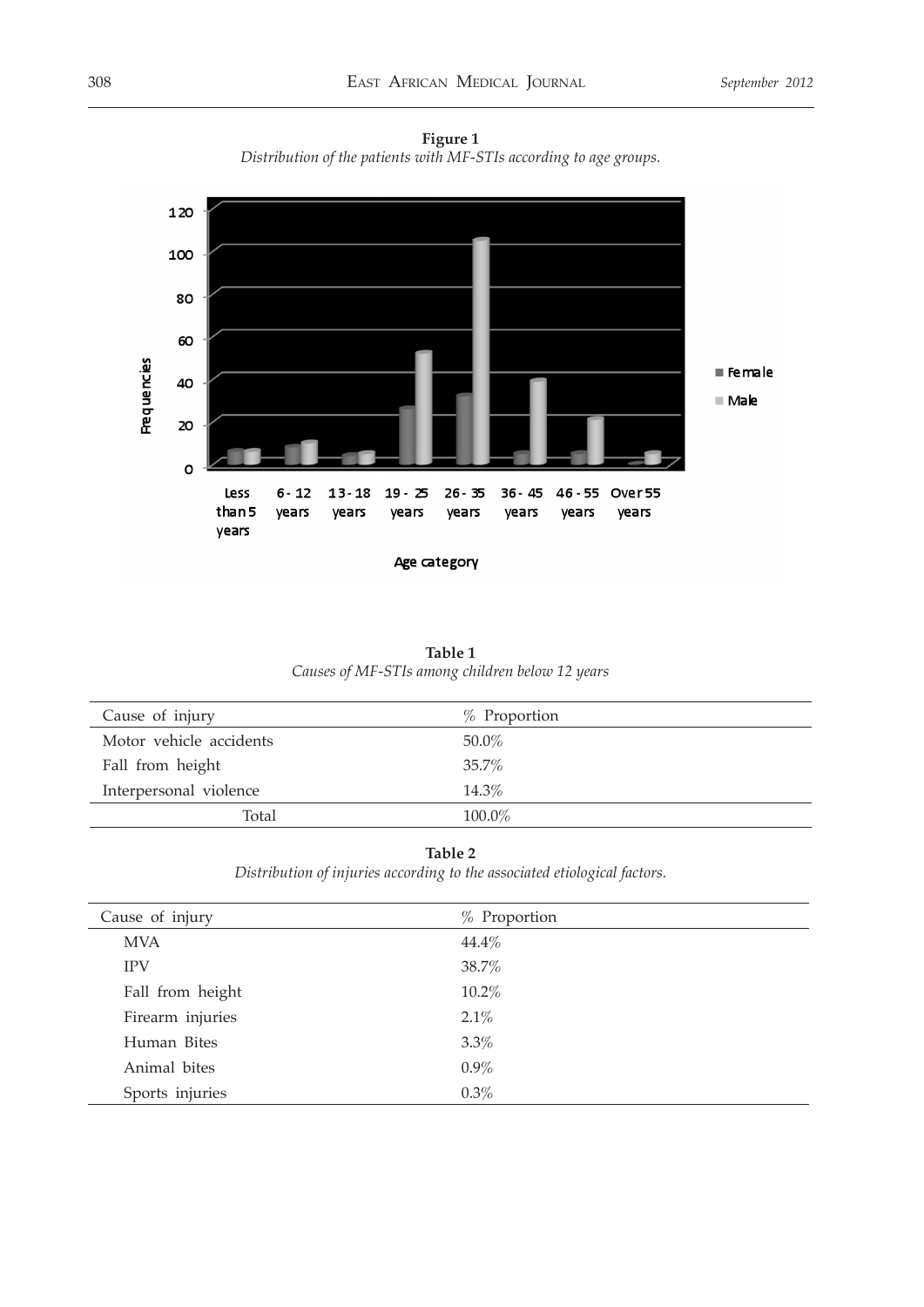# **Table 3**

*Distribution of the aetiological factors associated with injuries sustained by males and females*

|                     | Male | Female                   | Chi value $p<0.05$ df=1 |
|---------------------|------|--------------------------|-------------------------|
| <b>MVA</b>          | 106  | 48                       | 1.897                   |
| <b>IPV</b>          | 107  | 28                       | 7.188                   |
| Falls from height   | 28   | 7                        | 0.392                   |
| Human bites         | 6    | 5                        | 2.538                   |
| Firearm Injuries    | 7    |                          |                         |
| <b>Animal Bites</b> | ∍    |                          | 0.671                   |
| Sports injuries     |      | $\overline{\phantom{a}}$ |                         |

**Table 4** *Distribution of the associated systemic injuries according to the aetiology.* 

|                         | <b>MVA</b> | <b>IPV</b>     | Falls from<br>heights | Human and<br>Animal bites | Firearm<br>Injuries | Total |
|-------------------------|------------|----------------|-----------------------|---------------------------|---------------------|-------|
| Head Injury             | 24         | 14             | 3                     | $\theta$                  | 0                   | 41    |
| Chest Injury            | 8          | 5              | $\overline{0}$        | $\theta$                  | $\Omega$            | 13    |
| Abdominal/Pelvic injury | 7          | $\overline{1}$ | $\left( \right)$      | 0                         |                     | 8     |
| Long bones fractures    | 33         | 17             |                       | 0                         |                     | 52    |

**Figure 2** *Clinical features of MF-STIs arising due to MVA (A), Human bite (B), FAI (C), and IPV (D)*











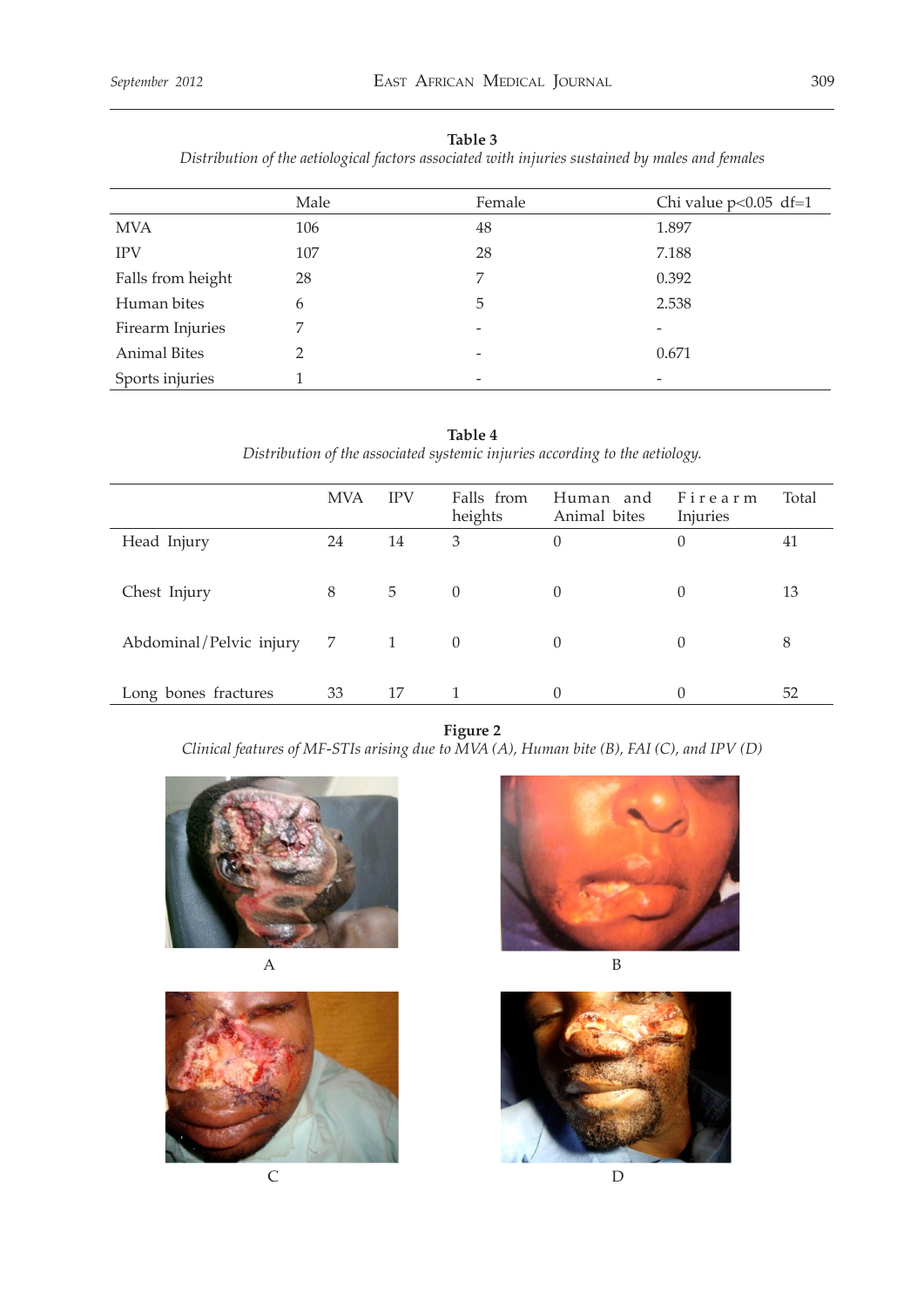#### **DISCUSSION**

In this study, the principal causes of MF-STIs were MVAs and IPVs. The burden of MVA has been on the increase in Kenya over the last four decades unlike the developed countries, where the pattern is that of a reduction in the number of MVA and an increase in IPV and sports injuries (6-9). Evidently, young adults (26-35 years) were at the highest risk of MF injury due MVA. Males injured due to MVA in this study constituted 70.27% of all the cases of injury. Other studies in other centres have also shown a male preponderance in MVAs (2, 6, 7, 9). Reports from other regions of the world showed that MVAs were the leading cause of MF injuries (6, 8, 9, 10). The second most common cause of MF-injury in this series was IPV which comprised of 39.1% of all the cases. Both IPV and MVA formed a larger percentage of injuries in men which concurs with various other studies (8, 9, 11, 12). A considerable proportion of those injured due to domestic IPV were females (72.7 %), whereas majority of those injured due to non-domestic IPV were males. Cases of child abuse resulting in MF-injuries were very few. Remarkably, most IPV-related injuries occurred at night. The victims of non-domestic IPV were primarily men in the age category of 26-35 years.

Regarding MF-STIs sustained by victims who had consumed alcohol 24 hours prior to injury, majority were as a result of non-domestic IPV. The 26-35 –year-old age groups formed the highest proportion of all the cases of IPV related to alcohol (8). Alcohol consumption increases the risk of MF injury due to IPV as demonstrated in other studies. In a study in the UK 55% of the assault cases were related to alcohol consumption (8). Notably IPV still contributes significantly in the generation of MF trauma in Kenya. In the UK (12) and South Africa (13) notably, IPV was the most common cause of MF injury. Falls as the third major cause of facial injury showed a bimodal distribution in the ages of 13-25 and 36-45 years. Falls from heights were the second leading cause of injury among children less than 12 years, whereas MVA was the most frequent cause in this age category. In other studies falls from heights (14) and dog bites accounted for the majority of injuries in the children less than 12 years, but with increasing age, assaults become a major factor (15). Falling from a height was the leading cause of injury among children less than five years which was in agreement with other published literature (14-16). Generally the male: female ratio was 5.4:1, but was 1:1 in the < 12-year-old children. This is similar to the findings in other studies (15, 16) in children below five years, both genders had an almost equal exposure to the aetiologic factors and risks of sustaining STIs from falls. The bimodal distribution among the age groups described in the western literature was not

evident in this study (8, 14, 17).

Human bites constituted a small proportion (3.2%) compared to the other causes of the MF injuries. In a study in Nigeria, human bites in adolescents have been reported to have been a significant cause of MF-STI (16). This affected males and females almost in equal proportions.

In this study there were very few reported cases of MF-STIs due to animal bites. There was only one case of a donkey bite involving a five- year- old and another case of dog bite of a five-year- old boy who had strayed from home. In other studies, animalrelated MF-STIs were most commonly as a result of dog- bites in which the peak incidence occurred in children aged less than ten years with an exponential decrease in frequency with increasing age (9). Animal bites causing MF-STI inflicted by cows, donkeys and wild animals have been documented (18, 19).

The frequency of firearm-related injuries (FAI) and the number of deaths associated with them has been shown to be on the increase in Kenya recently (20). Fortunately though, firearm-related injuries are not yet among the leading causes of trauma compared to the United States where FAIs are still the second leading cause of injury related deaths. Generally, the risk of MF injuries in sporting activities in Kenya is minimal. Only one case of sports related MF-STIs was reported during the period of the study. It could be that majority of the population engage in noncontact sporting activities like athletics and as such injuries due to sports are few. According to Hill *et al*. the risk of MF injuries that result from sporting accidents is relatively small (21). Some peculiarities in the causation of MF fractures were noted compared with MF-STIs. The male: female ratio was 6.6:1.0, which was higher than that recorded for STIs. The leading cause of facial skeletal fractures was IPV, unlike STIs where MVA were the leading causes. This concurs with the observation by Mwaniki *et al*. regarding the causes of mandibular fractures (4, 5). The risk factors for skeletal injury among females were different from those of males, whereas the risk factors for STIs were the same for both males and females. In Kenya and Zimbabwe IPV has been reported to be the leading cause of facial fractures, which concurs with the observations made on skeletal fractures in this study (4, 5). However, compared to MF-STIs MVAs are the leading cause. Associated MF skeletal fractures occurred in 32.8% of all the MF-STI cases. The most common associated systemic injuries were orthopaedic and head injury. These are common injuries resulting mainly from IPV and MVA. Falls resulted in more associated head injuries than orthopaedic injuries. Reports from other studies differ. Cannel *et al.*found that the most commonly associated systemic injuries were abdominal followed by thoracic injuries (22). Perhaps this correlates with the differences in the predominant causes of injury. In